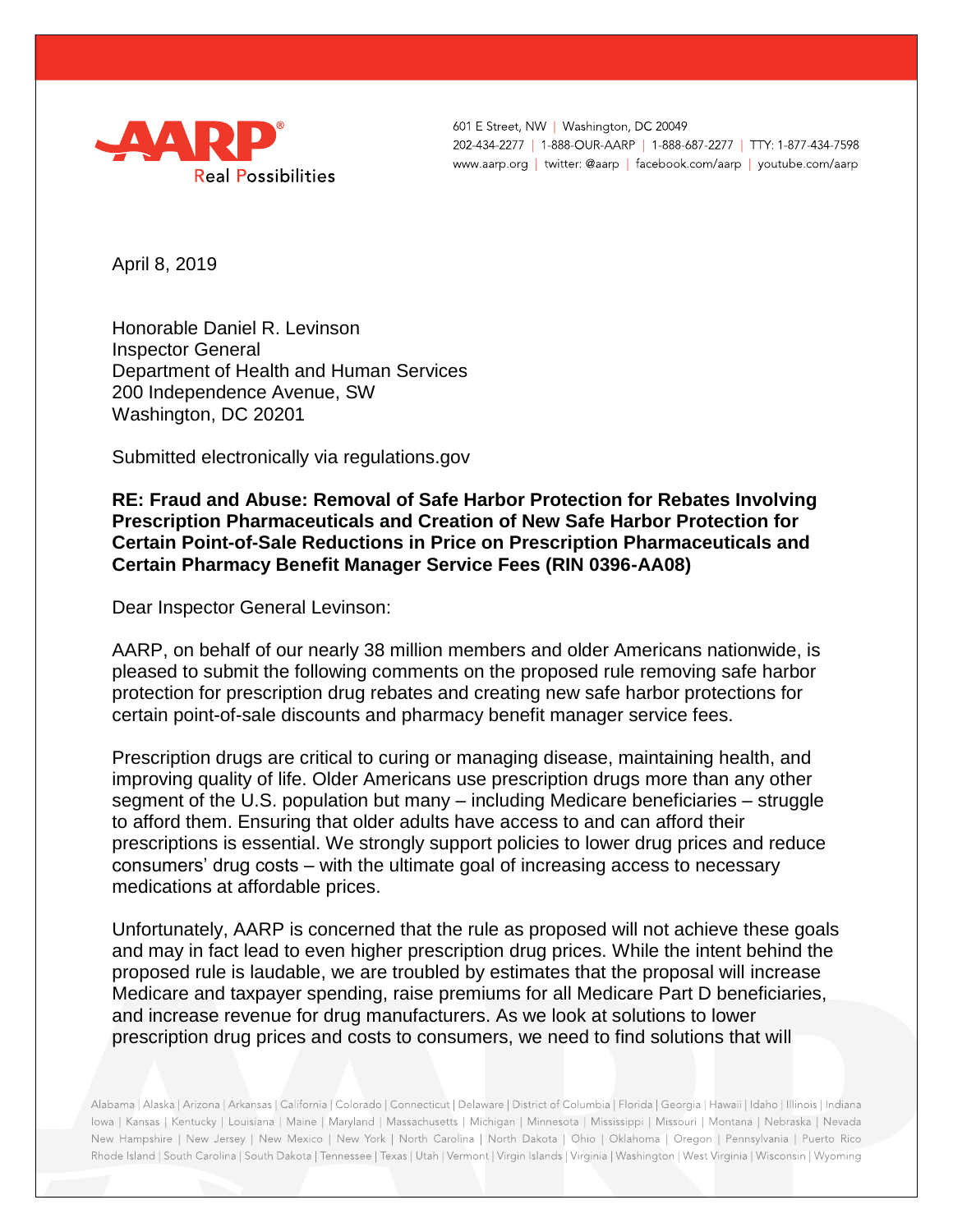actually lower prescription drug prices and not simply shift costs around within the system.

## **Shifting Costs Instead of Addressing Manufacturers' Prices**

Currently, pharmaceutical manufacturers pay rebates to secure favorable positions on health plans' drug formularies. Because the rebates are paid after a beneficiary has already purchased the drug, they typically are not reflected in beneficiaries' out-ofpocket costs and are instead used to slow premium growth.

Under the proposed rule, drug manufacturers would be required to provide any price reductions at the pharmacy counter. This would be accomplished by changing an exception to the Anti-Kickback Statute. Rebates offered to pharmacy benefit managers (PBMs), Medicare Part D plan sponsors, and Medicaid managed care organizations would now be considered illegal kickbacks, but discounts provided at the pharmacy counter would be protected.

a. Manufacturers not required to provide discounts or lower prices to replace rebates

HHS hopes that manufacturers would respond by replacing rebates with price discounts at the pharmacy counter or by lowering list prices overall. However, manufacturers would not be compelled to do so, and major drug company executives testifying before the Senate Finance Committee would not commit to lowering their prices in response to the proposed rule, particularly since the rule would not apply to the commercial market.<sup>1</sup>

Under the best-case scenario, in which manufacturers convert all or most of existing rebates to discounts at the pharmacy counter, a minority of Medicare beneficiaries would see a meaningful reduction in their out-of-pocket costs. More specifically, only those beneficiaries taking a drug with a substantial rebate<sup>2</sup> that was replaced with an equivalent discount and who are also in a plan where the given drug is covered using coinsurance (not a fixed co-payment) could see lower costs. Only one in four Part D brand name drugs are estimated to offer substantial rebates, and unfortunately the exact number of beneficiaries who may benefit – and by how much – remains unclear.

b. Part D premiums will increase for all enrollees

Meanwhile, under the proposal, premiums would increase for all Part D enrollees because rebates would no longer be available to offset premium costs. In fact, HHS estimated that the proposed rule could increase beneficiary premiums by 25 percent

 $\overline{\phantom{a}}$ <sup>1</sup> https://www.aarp.org/politics-society/advocacy/info-2019/senate-hearing-drug-prices.html

<sup>&</sup>lt;sup>2</sup> Defined as the 25<sup>th</sup> percentile of rebates, or 12 percent of gross drug cost. Twenty-seven percent of Part D brand name drugs are estimated to offer such rebates. N. Johnson, C. Mills, M. Kridgen, Prescription Drug Rebates and Part D Drug Costs; Analysis of historical Medicare Part D drug prices and manufacturer rebates Milliman, July 2018, [https://www.ahip.org/wp-content/uploads/2018/07/AHIP-Part-](https://www.ahip.org/wp-content/uploads/2018/07/AHIP-Part-D-Rebates-20180716.pdf)[D-Rebates-20180716.pdf.](https://www.ahip.org/wp-content/uploads/2018/07/AHIP-Part-D-Rebates-20180716.pdf)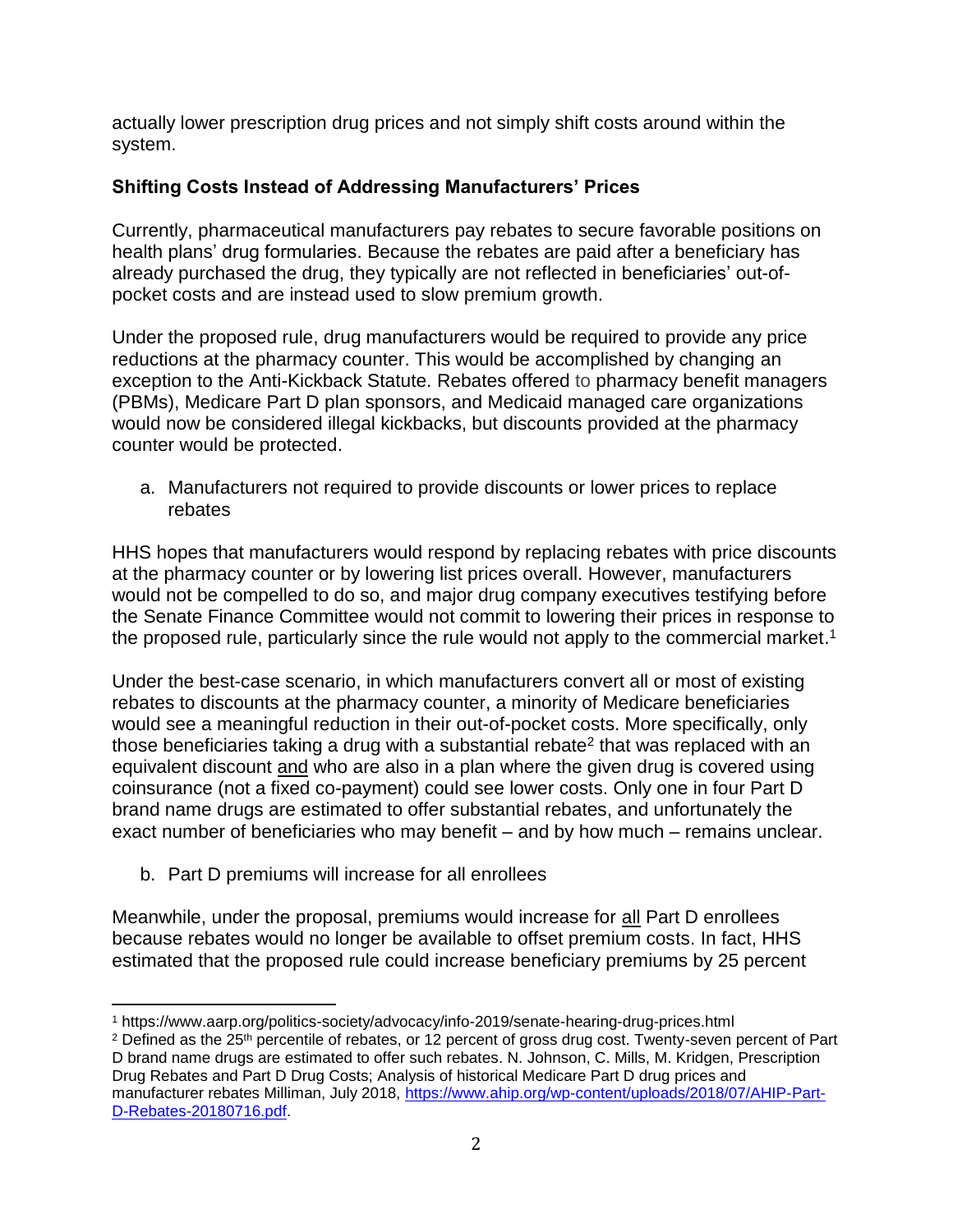over the next 10 years. Since premiums costs are shared by Medicare beneficiaries and the federal government, taxpayer spending would increase as well: HHS estimated that the proposed rule could increase Medicare costs by as much as \$196 billion over the next 10 years. $3$ 

c. Drug manufacturers will see increased revenues

The best-case scenario also anticipates a major revenue boost for drug manufacturers. HHS estimates that manufacturer revenue could increase by approximately \$171 billion over ten years under the proposal.<sup>4</sup> This increased revenue is driven by a reduction in rebates and discounts offered under the program, as well as a reduction in manufacturer contributions for beneficiaries who are in the Medicare Part D coverage gap.

AARP is concerned that even this best-case scenario simply shifts costs from one part of the system to another. Moreover, should manufacturers decline to replace rebates with equivalent discounts and/or make only modest changes to their list prices, this proposal could be disastrous for Medicare, Medicaid, and their beneficiaries. It would also be extremely difficult to explain to the vast majority of Medicare beneficiaries – who will see higher premiums and no offsetting benefit – why policies touted as helpful simply lead to higher premiums, particularly if drug prices remain the same or even continue to increase.

## **Insufficient Understanding of Impact**

The proposed rule provided impact estimates from multiple consultants in addition to HHS' own actuaries. Altogether, the consultants and actuaries analyzed a total of 8 different scenarios, highlighting the high level of uncertainty around the impact of the proposal on prescription drug prices, beneficiary out-of-pocket costs and premiums, and federal and taxpayer spending. More importantly, none of the impact assessments included critical analytic information that we believe is necessary to properly evaluate the impact of the proposed rule.

a. Impact on drug prices

 $\overline{\phantom{a}}$ 

Throughout the proposed rule, HHS makes it clear that it does not know whether prescription drug prices will increase, decrease, or stay at the same levels if rebates are eliminated. Similarly, the alternative scenarios present a broad range of possible impacts on drug prices. In some scenarios, manufacturers replace rebates with discounts. In others, manufacturers partially replace rebates with discounts. In at least one scenario, manufacturers respond by raising drug prices.

<sup>3</sup> [https://www.federalregister.gov/documents/2019/02/06/2019-01026/fraud-and-abuse-removal-of-safe](https://www.federalregister.gov/documents/2019/02/06/2019-01026/fraud-and-abuse-removal-of-safe-harbor-protection-for-rebates-involving-prescription-pharmaceuticals)[harbor-protection-for-rebates-involving-prescription-pharmaceuticals](https://www.federalregister.gov/documents/2019/02/06/2019-01026/fraud-and-abuse-removal-of-safe-harbor-protection-for-rebates-involving-prescription-pharmaceuticals)

<sup>4</sup> https://www.pewtrusts.org/-/media/assets/2019/03/pew-charitable-trusts---letter-to-senate-aging-- proposals-to-modify-medicare-part-d.pdf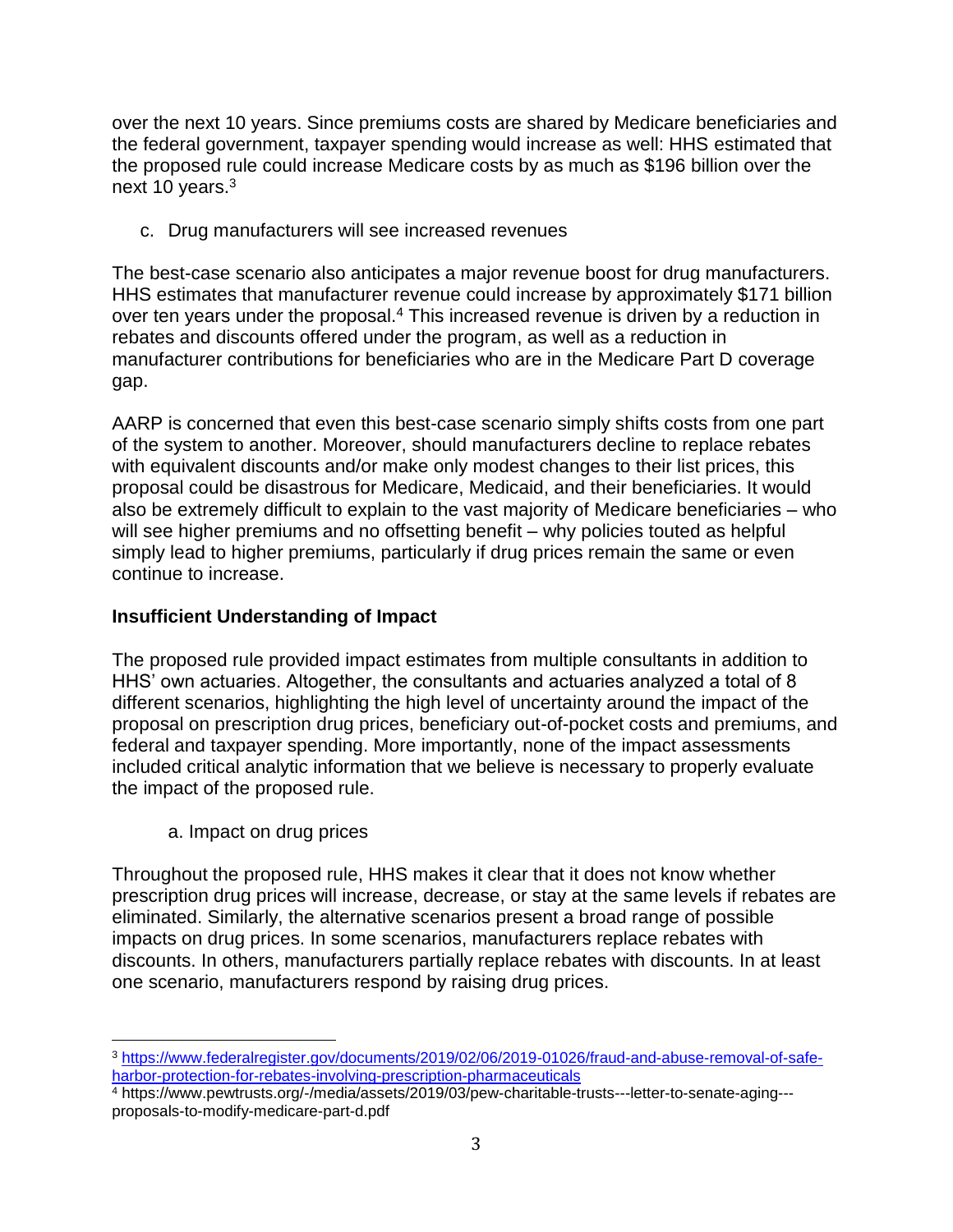Given that prescription drug price trends are already widely viewed as unsustainable, we find this high degree of uncertainty to be extremely concerning. Moreover, it is a strong indication that this proposal is not directed at the root cause of the problem that it is trying to address—the pricing behavior of drug manufacturers.

b. Impact on individuals

HHS does not provide a clear estimate of the number of Medicare beneficiaries who would experience meaningfully lower out-of-pocket costs if rebates were eliminated (i.e., those beneficiaries taking a drug with a substantial rebate who are also in a plan where the given drug is covered using coinsurance). Simply providing a broad percentage of beneficiaries with high enough drug costs that they *could* experience enough of a reduction in out-of-pocket costs to make up for the average increase in premium is not as informative as knowing who *would* benefit and by how much. The lack of data on such a major change is alarming, and we believe a detailed impact analysis is essential to any proper evaluation of the proposed rule.

c. Impact on formulary generosity

 $\overline{\phantom{a}}$ 

Under existing practice, plans, PBMs, and manufacturers use rebates as a tool to negotiate preferred placement of a drug on a plan's formulary. Without this tool, it is extremely unclear how formulary negotiations and formularies would evolve over time. It is entirely possible that plans and PBMs will respond by reducing the generosity of their formularies, a fact that the Administration has alluded to in the proposed rule and subsequent communication as "tougher negotiation."<sup>5</sup> Nevertheless, HHS does not include a comprehensive analysis of this possibility in the proposed rule, including how it may impact beneficiary access to needed prescription drugs. AARP believes the possibility of major formulary changes should be an essential aspect of any impact analysis and should be considered before the rule is finalized.

AARP is also concerned by the possibility that Part D plans could further reduce or even eliminate their use of fixed copayments. Under the proposed rule, any reduction in price must be completely reflected in the price the pharmacy charges to the beneficiary at the point of sale. Although the proposed rule notes that patients with fixed copayments may not see changes in their cost-sharing at the point-of-sale, plans that do not wish to run afoul of the new rule may decide to simply convert all of their cost-sharing to coinsurance, making it considerably easier to pass through rebates at the point-of-sale and ensure compliance. This shift would expose all beneficiaries to drug manufacturers' pricing behavior directly and would be particularly problematic for those taking non-

<sup>5</sup> [https://www.federalregister.gov/documents/2019/02/06/2019-01026/fraud-and-abuse-removal-of-safe](https://www.federalregister.gov/documents/2019/02/06/2019-01026/fraud-and-abuse-removal-of-safe-harbor-protection-for-rebates-involving-prescription-pharmaceuticals)[harbor-protection-for-rebates-involving-prescription-pharmaceuticals;](https://www.federalregister.gov/documents/2019/02/06/2019-01026/fraud-and-abuse-removal-of-safe-harbor-protection-for-rebates-involving-prescription-pharmaceuticals) <https://www.hhs.gov/blog/2019/03/11/patients-need-transparency-and-relief-from-high-drug-costs.html>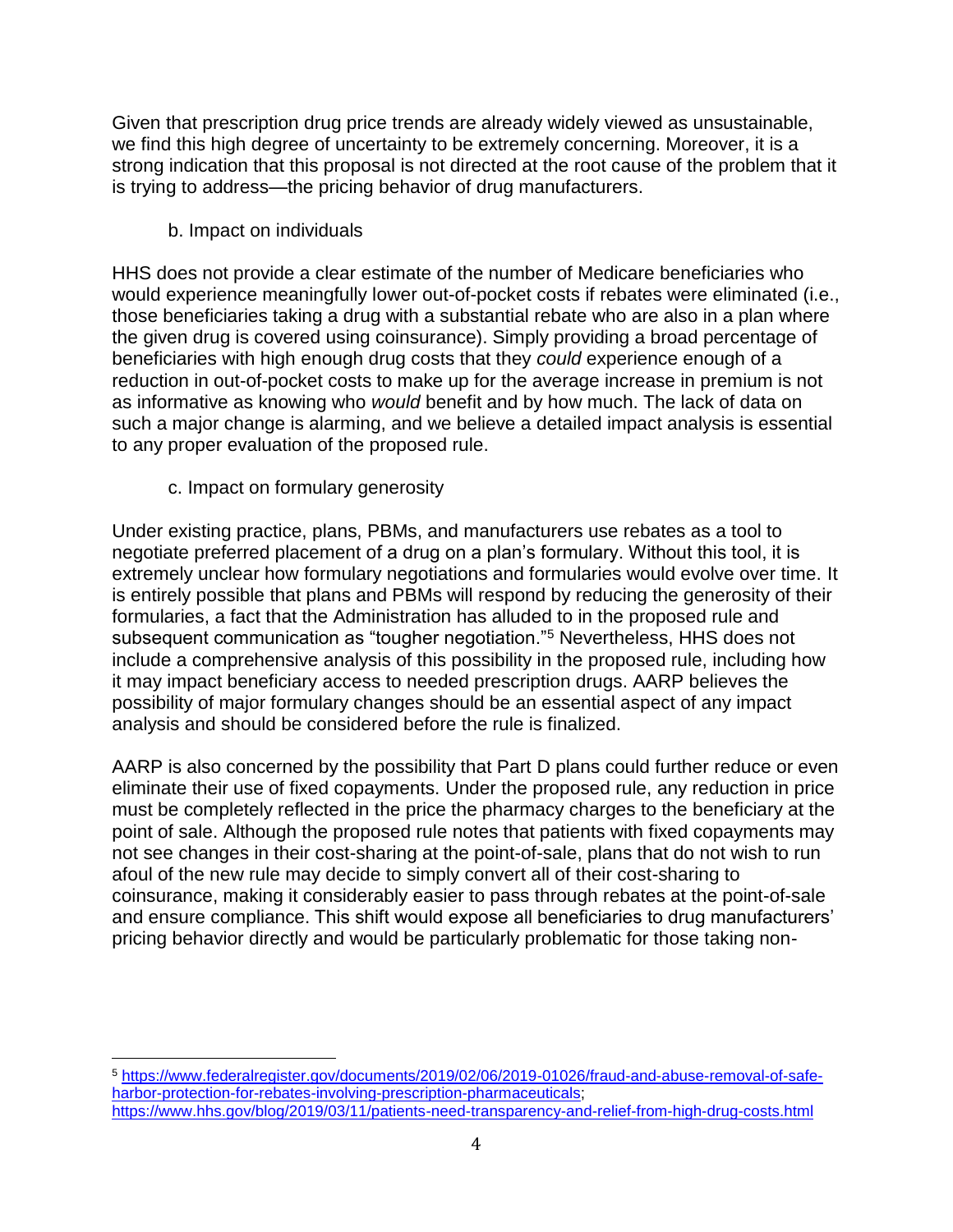rebated brand name drugs, who could end up having to pay as much as 50 percent of the cost of their drugs<sup>6</sup> without the benefit of a point-of-sale rebate.<sup>7</sup>

d. Uncertainty about discounts

In issuing this proposed rule, the Administration is encouraging the replacement of retrospective rebates with upfront discounts. However, there is concern within the legal community that the replacement of rebates with differential discounts from drug manufactures may not be a lawful alternative under the applicable federal antitrust laws. $8$  Some legal advisors have observed that a legislative change to the antitrust laws would be necessary to clearly permit upfront differential pricing by manufacturers to the purchasers of its drugs.

Given that Medicare itself is prohibited from negotiating with drug manufacturers directly, HHS has acknowledged that PBMs and Part D plans are skilled at negotiating with drug manufacturers to obtain rebates for the drugs on their formularies. These findings have been confirmed by the Medicare Trustees, which projected significantly slower growth in Part D spending in their most recent report in part due to higher manufacturer rebates negotiated by PBMs.<sup>9</sup>

Without a clear alternative to rebates or a resolution of potential legal barriers to offering differential discounts — as well as the aforementioned no commitment from manufacturers that they will lower their prices in response to the proposed rule<sup>10</sup>— AARP believes that the likelihood of manufacturers fully replacing rebates with upfront discounts is low.

Another discount-related concern identified by HHS in the proposed rule is the possibility that moving to discounts could allow interested parties to "reverse engineer" drug prices. This high level of price transparency could dampen manufacturer incentives to offer lower prices and even encourage manufacturers to set higher prices to match their competitors. HHS did not offer a resolution to these concerns.

[Plans/MedicareAdvtgSpecRateStats/Downloads/Announcement2020.pdf](https://www.cms.gov/Medicare/Health-Plans/MedicareAdvtgSpecRateStats/Downloads/Announcement2020.pdf)

l

8 T. Barker, R. Margulies, and E. Schulwolf, "Antitrust Implications of HHS' Proposed Rule to Limit Manufacturer Rebates", *FoleyHoag*, March 2019, [https://foleyhoag.com/publications/ebooks-and-white](https://foleyhoag.com/publications/ebooks-and-white-papers/2019/march/antitrust-implications-of-a-proposed-hhs-rule-to-limit-manufacturer-rebates)[papers/2019/march/antitrust-implications-of-a-proposed-hhs-rule-to-limit-manufacturer-rebates.](https://foleyhoag.com/publications/ebooks-and-white-papers/2019/march/antitrust-implications-of-a-proposed-hhs-rule-to-limit-manufacturer-rebates) <sup>9</sup> The Board of Trustees, Federal Hospital Insurance and Federal Supplementary Insurance Trust Funds.

["2018 Annual Report of the Board of Trustees of the Federal Hospital Insurance and Federal](https://www.cms.gov/Research-Statistics-Data-and-Systems/Statistics-Trends-and-Reports/ReportsTrustFunds/Downloads/TR2018.pdf)  [Supplementary Insurance Trust Funds,](https://www.cms.gov/Research-Statistics-Data-and-Systems/Statistics-Trends-and-Reports/ReportsTrustFunds/Downloads/TR2018.pdf)" 2018.

<sup>6</sup> Medicare Part D plans are allowed to charge a maximum of 50 percent coinsurance for non-preferred drugs in 2020. [https://www.cms.gov/Medicare/Health-](https://www.cms.gov/Medicare/Health-Plans/MedicareAdvtgSpecRateStats/Downloads/Announcement2020.pdf)

 $7$  Only 13% of protected class brand name drugs and 36% of brand name drugs overall receive manufacturer rebates. N. Johnson, C. Mills, M. Kridgen, Prescription Drug Rebates and Part D Drug Costs; Analysis of historical Medicare Part D drug prices and manufacturer rebates Milliman, July 2018, [https://www.ahip.org/wp-content/uploads/2018/07/AHIP-Part-D-Rebates-20180716.pdf.](https://www.ahip.org/wp-content/uploads/2018/07/AHIP-Part-D-Rebates-20180716.pdf)

<sup>10</sup> https://www.aarp.org/politics-society/advocacy/info-2019/senate-hearing-drug-prices.html